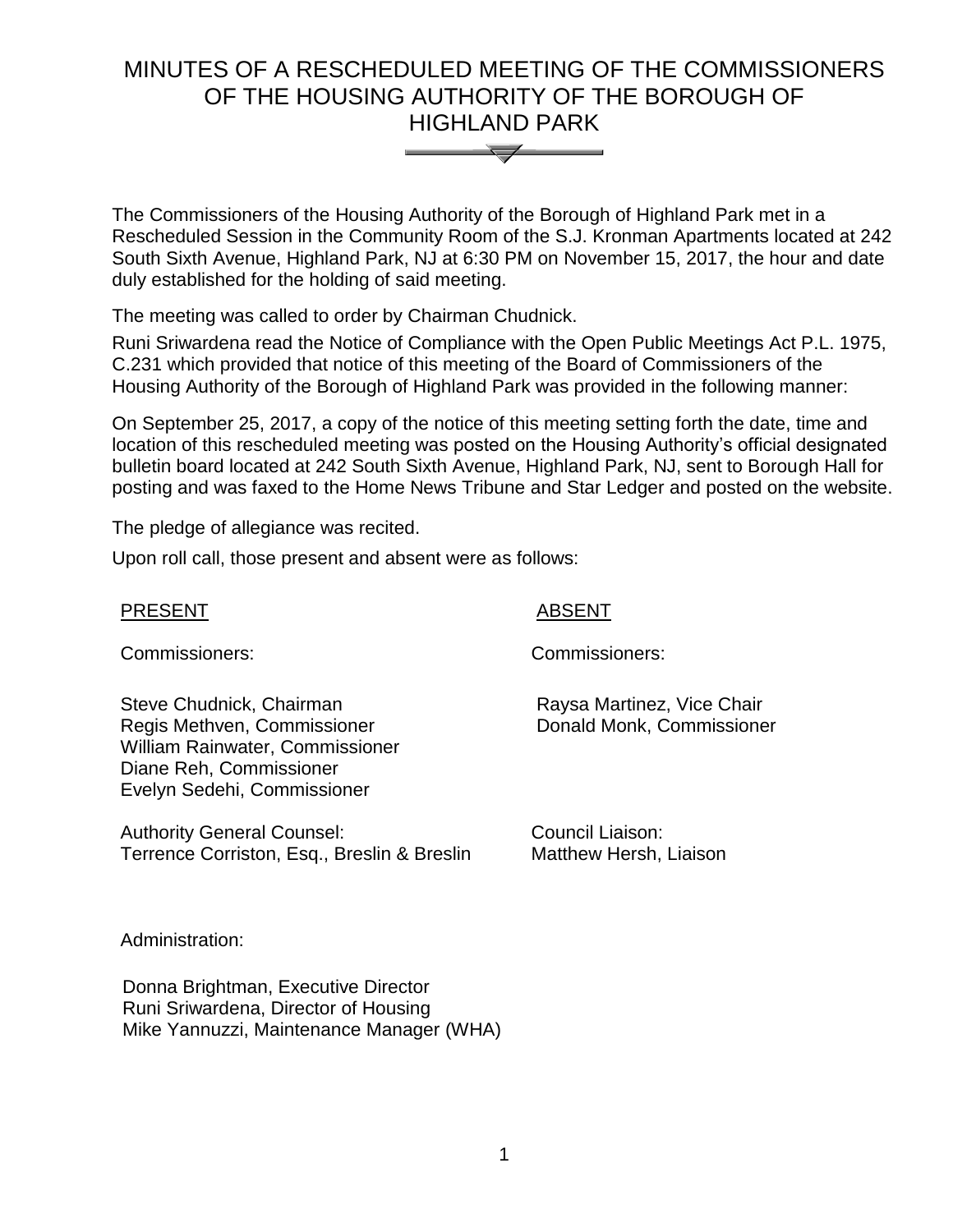# Minutes:

A motion to approve the minutes of the regular meeting held on October 11, 2017 was made by Commissioner Sedehi and seconded by Commissioner Methven.

# **Discussion**

Commissioner Rainwater asked why the resolution to amend the personnel policy was pulled.

Commissioner Sedehi responded that it was being reviewed by the personnel committee.

| <b>ROLL CALL:</b> |               |                              |  | Chudnick Martinez Methven Monk Rainwater Reh Sedehi |  |
|-------------------|---------------|------------------------------|--|-----------------------------------------------------|--|
| AYES:             |               | Methven Rainwater Reh Sedehi |  |                                                     |  |
| NAYS:             | <b>None</b>   |                              |  |                                                     |  |
| Abstain:          | Chudnick      |                              |  |                                                     |  |
| Absent:           | Martinez Monk |                              |  |                                                     |  |

The Chair thereupon declared said motion approved.

# Public Comment I - None

# Communications

Commissioner Reh was congratulated on her re-appointment to a third term.

# Executive Director's Report:

Chairman Chudnick inquired about Lauren Adams.

Housing Director Sriwardena said she has returned to work.

Commissioner Sedehi asked Housing Director Sriwardena if she sent her the parking report.

Housing Director Sriwardena responded, yes.

Commissioner Methven stated that he attended the Borough Council meeting to advocate for parking.

Housing Director Sriwardena stated that she has now been invited to attend Borough department head meetings and that the parking issue was brought up. The Police Chief is looking into whether any parking adjustments can be made.

Attorney Report - nothing to report

Accountant Report - nothing to report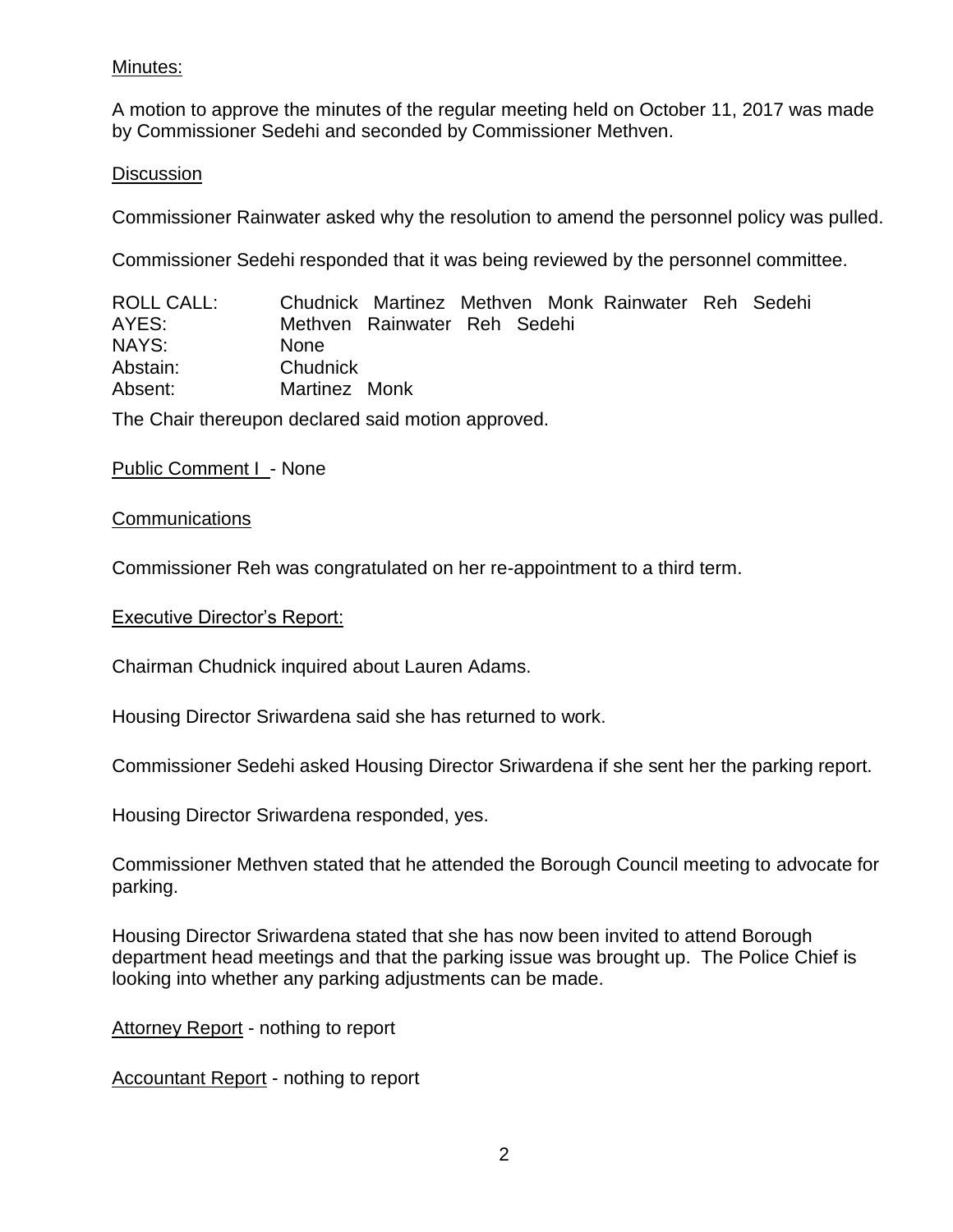# Staff Reports:

Housing Director's Report:

Commissioner Sedehi had questions about Ms. Sriwardena's report. She inquired about the PTAC units.

Housing Director Sriwardena explained that these are the heating and air conditioning units in each apartment and that the filters were cleaned.

Commissioner Sedehi asked if the fruit flies are still an issue.

Housing Director Sriwardena responded that Vinnie Sammartino treated them and they are gone.

Commissioner Sedehi inquired about Kettly Giles and her new hours.

Housing Director Sriwardena explained that the office will schedule appointments with residents to see Kettly Giles rather than her having an open-door policy due to the limited time she will be in Highland Park.

# Committee Reports:

# Personnel Committee:

Commissioner Sedehi reported that they were working on the sick time policy. She also shared information with the staff about Workforce 55 whereby an organization can get a worker for 18 hours per week at no cost to the agency.

Executive Director Brightman stated that she would look into it.

# Facilities Committee:

Commissioner Reh reported that she and Commissioner Methven met with Larry Stecker to discuss the bathroom vent issue. She expressed concern about the timing of funding for this issue when the RAD closing is just around the corner.

Commissioner Rainwater asked if the vents were included in the RPCA report.

Executive Director Brightman responded, no.

Commissioner Rainwater suggested that we might consult with the DCA plumbing inspector as he may be able to assist.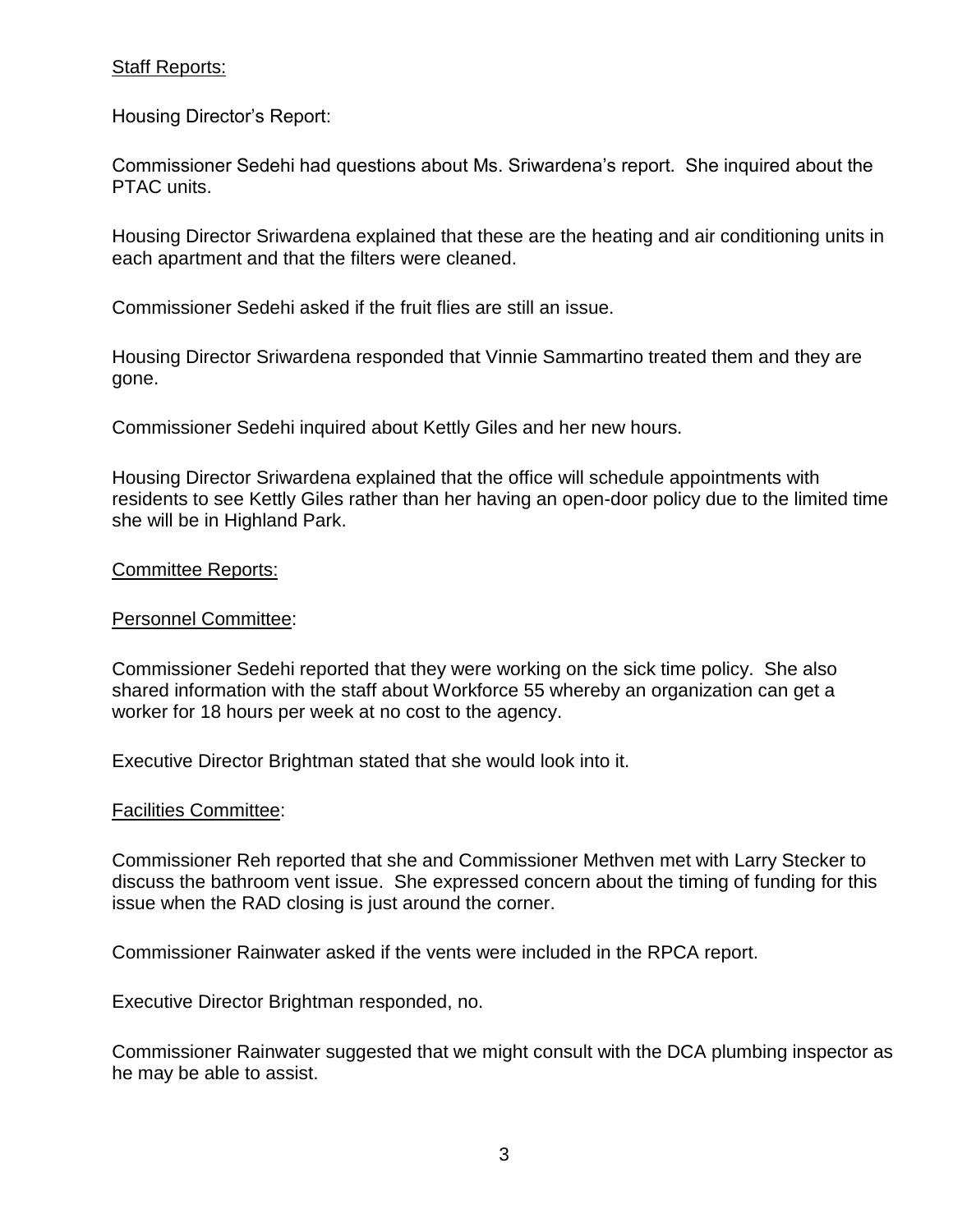Commissioner Reh went on to say that two proposals had been sought to study the situation and make recommendations – one for \$12,000 and another for \$24,000.

Counsel Corriston stated that obtaining quotes is the preferred way to address the situation as opposed to doing a contract amendment to the roofing contract.

Commissioner Sedehi stated that Councilman Hersh had mentioned that the CDBG funds would be available soon and perhaps we could apply to fund this.

Commissioner Rainwater also suggested applying for HOME funds.

Executive Director Brightman stated that she wants to obtain additional information before proceeding with one of the two prices obtained.

#### **Resolutions**

a) Reso #2017-51 – Adopting the Monthly Bill List

Motion moved by Commissioner Sedehi and seconded by Commissioner Rainwater to adopt Resolution #2017-51.

#### **Discussion**

Chairman Chudnick inquired about the phone trouble.

Housing Manager Sriwardena responded that every time FIOS and Verizon come in it results in phone disruption with the office phones.

| <b>ROLL CALL:</b> |                                       |  | Chudnick Martinez Methven Monk Rainwater Reh Sedehi |  |
|-------------------|---------------------------------------|--|-----------------------------------------------------|--|
| AYES:             | Chudnick Methven Rainwater Reh Sedehi |  |                                                     |  |
| NAYS:             | <b>None</b>                           |  |                                                     |  |
| Abstain:          | <b>None</b>                           |  |                                                     |  |
| Absent:           | Martinez Monk                         |  |                                                     |  |

The Chair thereupon declared said motion approved.

#### New Business

Commissioner Methven stated that Bridges (Kettly's organization) held a farewell Thanksgiving dinner for Kettly and the residents. Over 60 people attended and a good time was had by all.

Housing Director Sriwardena stated that she followed-up on Commissioner Martinez' suggestion to meet with June to discuss the recycling problems at Kronman.

Housing Director Sriwardena went on to say that June gave her some good suggestions such as limited times to recycle that could be supervised.

Chairman Chudnick stated that he is happy to hear that Housing Manager Sriwardena is attending department head meetings per Councilman Hersh's suggestion.